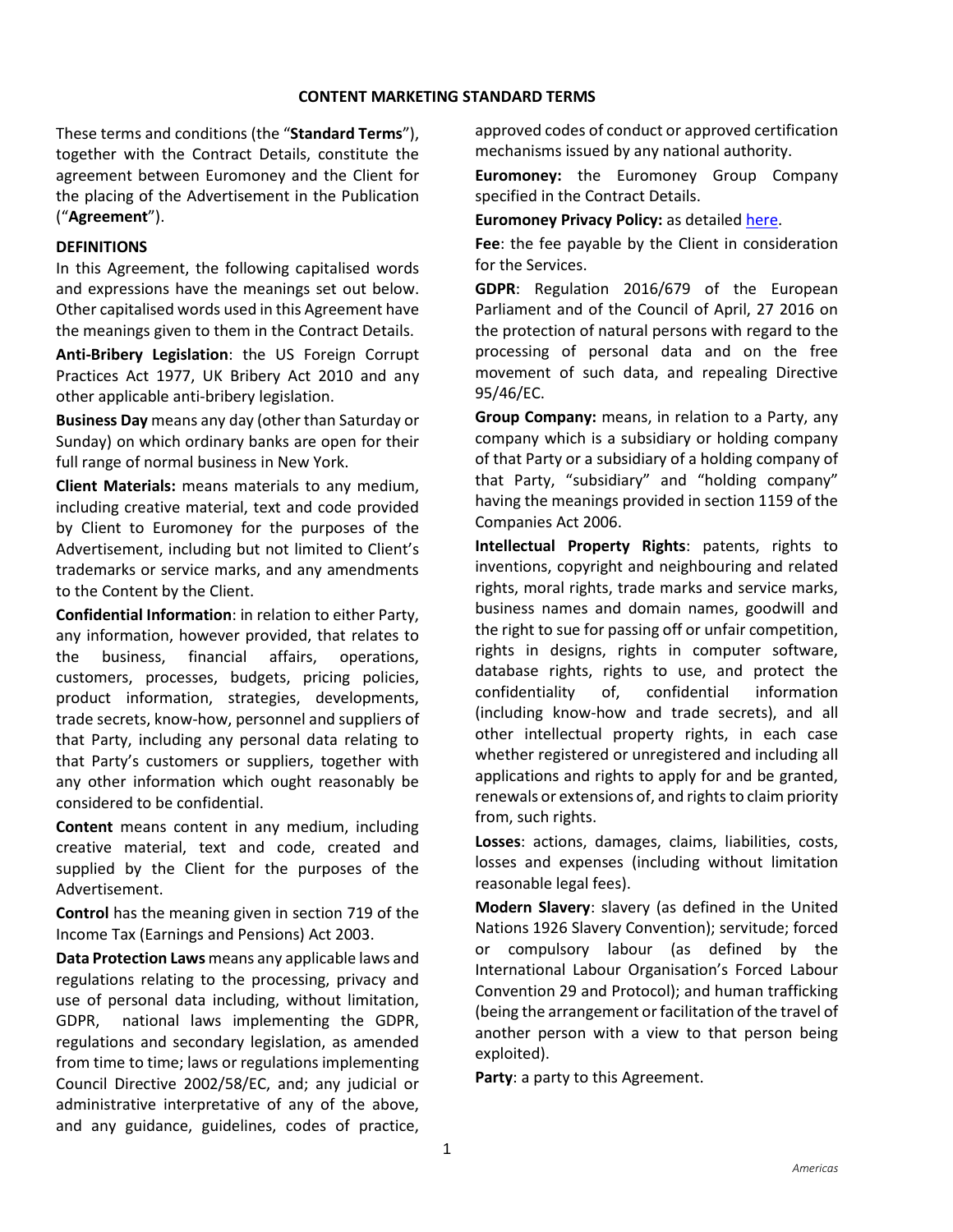**Services**: the services provided to the Client subject to the terms of this Agreement, as described in the Contract Details.

**Termination Date**: the effective date of termination of this Agreement.

**Term**: from the date of this Agreement until the satisfaction of any obligations, as may be extended from time to time in accordance with this Agreement.

**VAT:** value added tax or any corresponding sales tax applicable in any jurisdiction.

### **1 Content**

- <span id="page-1-0"></span>1.1 Any Content provided to Euromoney by the Client shall be in accordance with any instructions, technical requirements or other specifications of Euromoney from time to time, including (without limitation):
	- (a) the manner of transmission to Euromoney, including the use of standard encryption tools; and
	- (b) the deadline for delivery (in order to meet Euromoney's publication deadlines) as specified by Euromoney ("Content Deadline").
- 1.2 Euromoney shall have no obligation to publish, display or distribute any Content which it has not received and/or approved by Euromoney by the Content Deadline and/or in accordance with any instructions, requirements and specifications in accordance with clause [1.1.](#page-1-0)
- 1.3 Euromoney shall use all reasonable endeavours to incorporate any changes requested by the Client to any Content prior to publication provided that if such changes are submitted too late for publication (according to Euromoney's publication deadlines), Euromoney shall publish the original Content.
- 1.4 Euromoney shall be entitled to edit and amend any Content if Euromoney considers such amendments necessary in order to comply with any of Euromoney's legal or regulatory obligations or its internal codes of conduct.
- 1.5 The Client undertakes that all Content and Client Materials provided by it shall:
- (a) comply, without limitation, with all relevant laws and regulations in force that relate to any Publication and/or the promotion of an event, as applicable;
- (b) comply with any instructions or directions issued by or on behalf of Euromoney;
- (c) not contravene any applicable law, infringe the rights of any third party or contain any inaccuracies of fact;
- (d) not contain viruses or other harmful components or malware;
- (e) not contain any content that is unlawful, obscene or defamatory;
- (f) not breach any codes as may apply to advertising in any territories where the Content (including, without limitation, any Advertisement) is to be shown and directed to residents of that territory; and
- (g) include any legal or regulatory notices as may be required by Euromoney from time to time.
- 1.6 The Client shall not do, or omit to do anything which may damage or be otherwise prejudicial to the image and/or reputation of the Publication or Euromoney.

#### **2 Invoices and Payments**

- 2.1 Euromoney shall invoice the Client for the Fee as specified in the Contract Details and the Client shall pay each invoice submitted by Euromoney within 30 days of the date of the invoice.
- 2.2 The Fee is exclusive of VAT. If VAT is chargeable, the Client shall, on receipt of a valid VAT invoice from Euromoney, pay to Euromoney such additional amounts in respect of VAT as are chargeable on the supply of the Services at the same time as payment is due for the supply of the Services.
- 2.3 If the Client fails to make any payment due to Euromoney under this Agreement by the due date, then, without limiting Euromoney's other legal remedies, the Client shall pay interest on the overdue sum from the due date until payment of the overdue sum at the rate of 4% per annum above the Bank of England's base rate from time to time.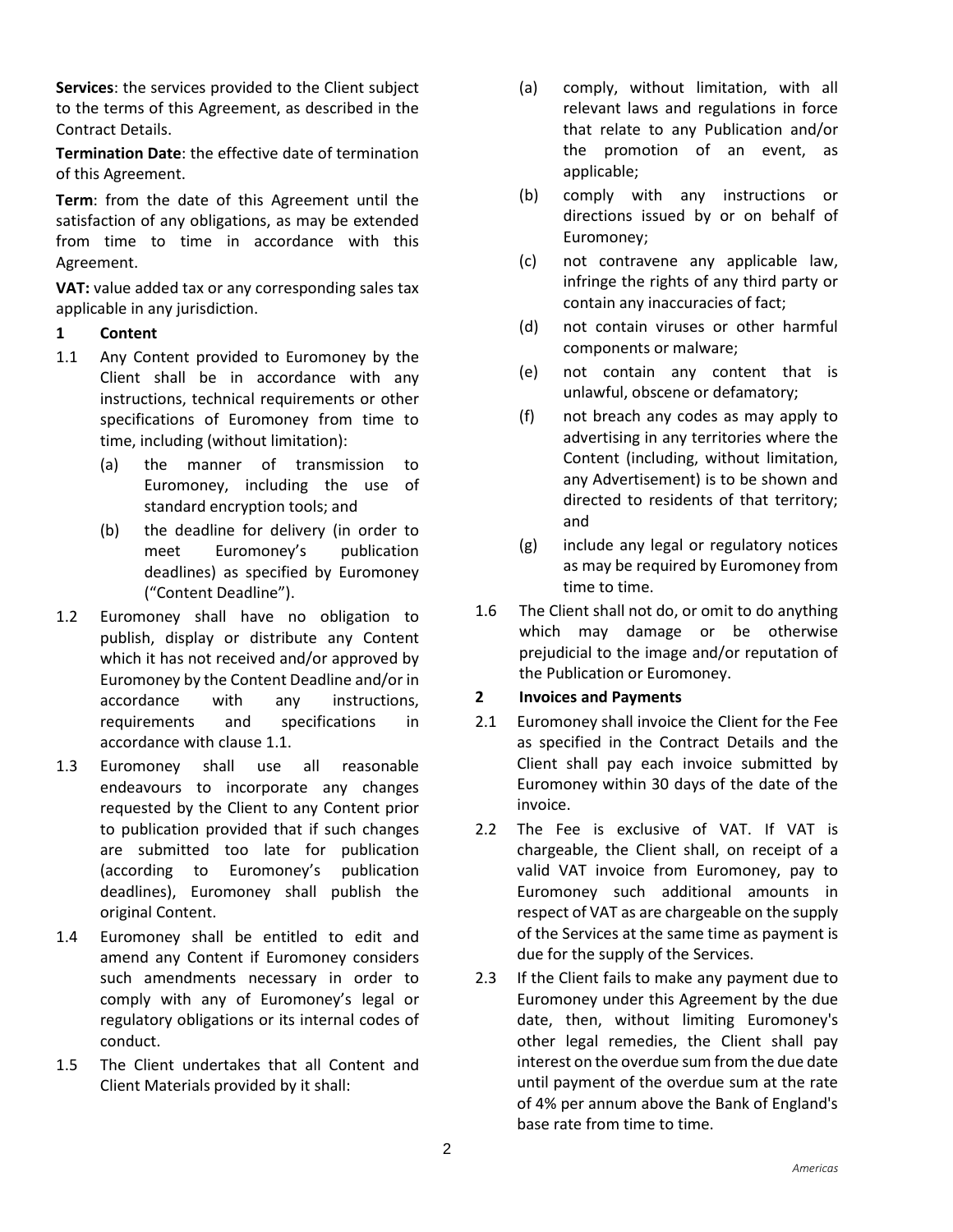2.4 All amounts payable by the Client shall be paid in full without any set-off, counterclaim, deduction or withholding (other than as required by law).

### **3 Intellectual Property**

- 3.1 The Client grants to Euromoney a nonexclusive, non-transferable, royalty free licence of the Client's Intellectual Property Rights in any Content that it supplies to Euromoney to the extent required by Euromoney to enable it to provide the Services subject to the terms and conditions of this Agreement.
- 3.2 The Client agrees and acknowledges that there shall be no grant of license of Euromoney's Intellectual Property Rights in any Content under the terms of this Agreement.
- 3.3 Neither Party shall use the other Party's Intellectual Property Rights for any purposes not specified in this Agreement without the prior written consent of the owning Party.
- 3.4 Neither Party shall knowingly do, or cause, or permit anything to be done, which may in the other Party's reasonable opinion:
	- (a) prejudice or harm or has the potential to prejudice or harm the distinctiveness or reputation of the other Party's Intellectual Property Rights; or
	- (b) do anything which is reasonably likely to affect any registration of the other Party's Intellectual Property Rights.
	- 3.4 The Client shall not use the Publication in any way that, in Euromoney's reasonable opinion, suggests that Euromoney is forming a partnership or any trading arrangement with the Client, or that Euromoney endorses any part of the Client's business, trading name or style.
	- 3.5 If, during the provision of the Services, either Party becomes aware of any unauthorised use or any misuse of the other's Intellectual Property Rights in the Publication, then it shall promptly notify the other in writing and shall, at the owning Party's cost, provide all reasonable cooperation in any action, claim or proceedings brought or threatened in respect of such Intellectual Property Rights.

### **4 Amendments to Content**

- 4.1 The Client may request a change to a draft Advertisement (a "**Change**") at any time before the Content Deadline stated by Euromoney in the Contract Details by sending a written request (a "**Change Request**") to Euromoney. Upon receipt of a Change Request, Euromoney shall as soon as practicable confirm to the Client in writing:
	- (a) the effect on the Fee, if any, of the Change; and
	- (b) whether the Change Request will be possible based on factors at the discretion of Euromoney including without limitation other content, layout and tone of the Publication,

(such confirmation being the "**Change Confirmation**") and the Change shall not be implemented until the Client has agreed in writing the Change Confirmation.

### **5 Confidentiality**

- <span id="page-2-0"></span>5.1 Except to the extent set out in this clause or where disclosure is expressly permitted elsewhere in this Agreement, each Party (the "**Receiving Party**") shall:
	- (a) treat Confidential Information disclosed by the other Party (the "**Disclosing Party**") as confidential; and
	- (b) not disclose the Disclosing Party's Confidential Information to any other person without the Disclosing Party's prior written consent.
- 5.2 Clause [4](#page-2-0) shall not apply to the extent that:
	- (a) such information was in the possession of the Receiving Party without obligation of confidentiality, prior to its disclosure; or
	- (b) such information was obtained from a third party without obligation of confidentiality; or
	- (c) such information was already in the public domain at the time of disclosure otherwise than through a breach of this Agreement; or
	- (d) such information was independently developed without access to the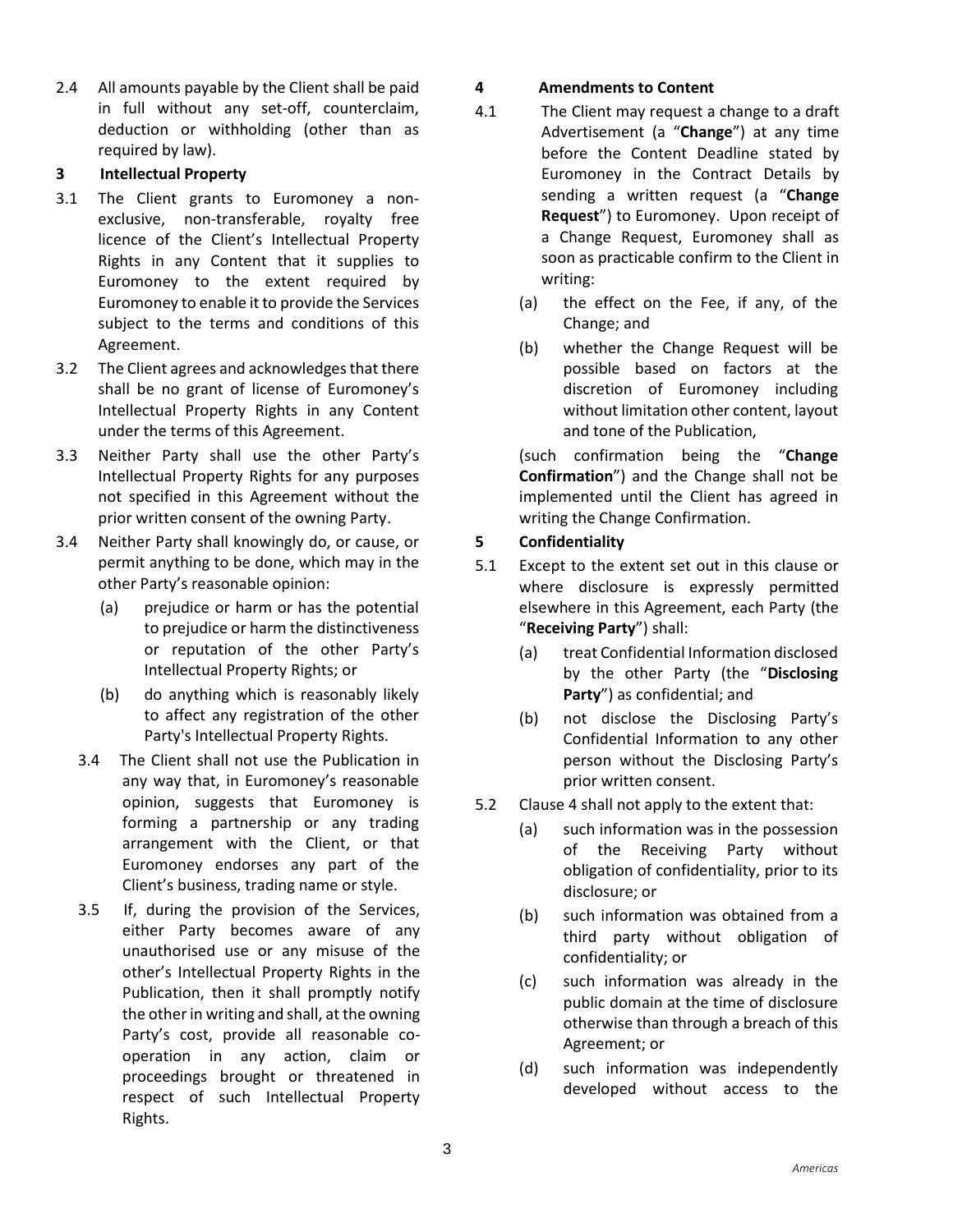Disclosing Party's Confidential Information.

5.3 The Receiving Party may only disclose the Disclosing Party's Confidential Information to the Receiving Party's employees and agents who are directly involved in the provision of the Services and the Receiving Party shall ensure that such employees and agents are aware of, and comply with, the confidentiality obligations set out in this clause.

## <span id="page-3-0"></span>**6 Data Processing**

- 6.1 In this clause 6 the terms "personal data", and "processing" shall have the meanings ascribed to them under the Data Protection Laws.
- 6.2 Each party shall:
	- (a) comply with all applicable requirements of the Data Protection Laws in accordance with the Euromoney Privacy Policy; and
	- (b) process any personal data which it obtains or holds in relation to You or a Guest only for the purposes of carrying out its obligations under these Terms.
- 6.3 We shall use your personal data for the purpose of providing the Services, including, but not limited to; communications, administration (including before, during and after the Services), invoicing and payment, post-Services feedback, quality checks, research and polling.
- 6.4 We may share relevant personal data with relevant third parties involved in the Publication including without limitation printers, finance partners, service providers and external delivery partners.

# **7 Force Majeure**

7.1 In this clause, "**Force Majeure**" means circumstances which are beyond the reasonable control of a Party and which are reasonably likely to affect Euromoney's ability to provide the Services, including any act of terrorism, cybersecurity attack, fire, flood, earthquake, extreme adverse weather conditions, explosion, failure of electric power, gas, water, or other utility service, collapse of building structures, the outbreak or declaration of war, armed hostilities, civil commotion, revolution, blockade, widespread disease, adverse World Health Organisation advice or Foreign Office Travel advice, government orders or action, including the declaration of a State of Emergency or Coup d'état.

- 7.2 If, as a result of Force Majeure, Euromoney is unable to publish any Publication in which any Advertisement was scheduled to appear it shall refund to the Client such part of the Fee as shall be attributable to the affected Advertisement(s) as soon as reasonably practicable and in any event within 60 days from the date of notice of cancellation.
- 7.3 If, as a direct result of Force Majeure, the Client is unable to provide their Content by the Content Deadline, Euromoney shall use its reasonable endeavours to offer to the Client an appropriate alternative Publication opportunity within two months of the original Publication date and, if such opportunity is offered and accepted, Euromoney shall have no liability to refund any Fees to the Client.
- 7.4 Without prejudice to Euromoney's obligation to refund any Fees to the Client, Euromoney accepts no liability and will not be liable for any compensation where the performance of its obligations under this Agreement is made illegal or impossible by or as a result of Force Majeure.

## **8 Indemnities**

- <span id="page-3-1"></span>8.1 The Client shall indemnify Euromoney (for itself and on behalf of its Group Companies shareholders, directors, employees, and representatives) from and against all Losses arising out of or in connection with:
	- (a) any claim that the Content and/or Client Material in accordance with this Agreement libels or infringes any Intellectual Property Rights of any third party; and/or
	- (b) any third party claim arising as a result of any breach by the Client of its obligations under clause [6.](#page-3-0)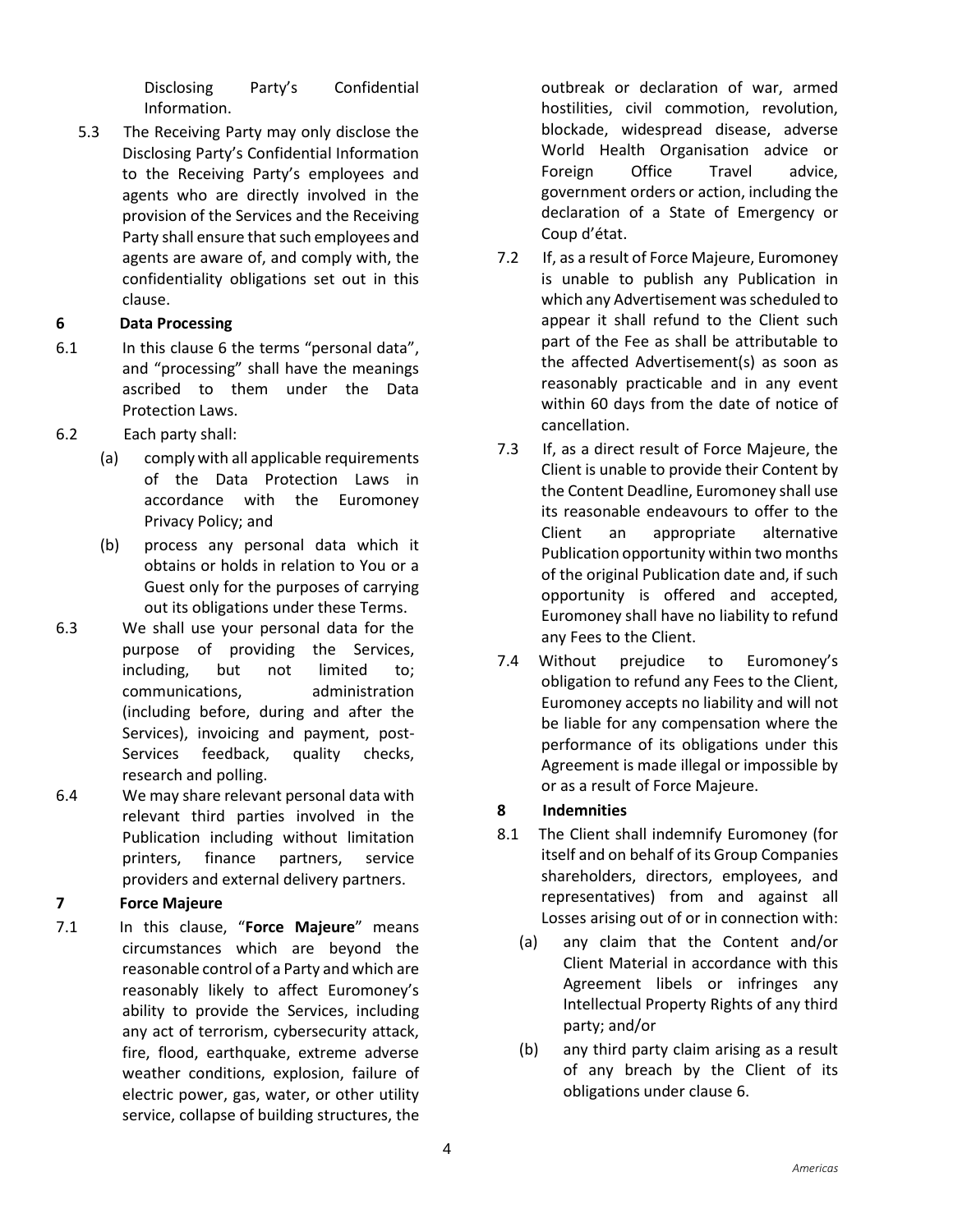- <span id="page-4-0"></span>8.2 Euromoney shall indemnify the Client (for itself and on behalf of its Group Companies, directors, employees, and representatives) from and against all Losses arising out of or in connection with a third party claim arising as a result of any breach by Euromoney of its obligations under clause [6.](#page-3-0)
- 8.3 Upon receipt by a Party entitled to indemnification under clauses [8.1](#page-3-1) or [8.2](#page-4-0) above (an "**Indemnified Party"**) of notice of a claim, action or proceeding in respect of which indemnity may be sought hereunder, the Indemnified Party shall promptly notify the other Party (the "**Indemnifying Party"**) in writing. The Indemnifying Party shall at its own expense assume and control the defence of any litigation or proceeding in respect of which indemnity is sought and shall not settle any claim, action or proceeding to which an Indemnified Party is a Party and in respect of which indemnity is sought without the Indemnified Party's written consent, which shall not be unreasonably withheld, and the Indemnified Party shall provide the Indemnifying Party with such assistance (at the Indemnifying Party's cost) as is reasonably required by the Indemnifying Party.

## **9 Limitation of liability**

- <span id="page-4-1"></span>9.1 Nothing in this Agreement shall limit or exclude either Party's liability for:
	- (c) death or personal injury;
	- (d) fraud or fraudulent misrepresentation; or
	- (e) breach of any other liability which cannot be limited or excluded by applicable law.
- 9.2 Euromoney shall have no liability for any loss or corruption of any Content provided by the Client.
- 9.3 Subject to clause [9.1,](#page-4-1) neither Party shall be liable, whether based on a claim in contract, tort (including negligence), breach of statutory duty or otherwise arising out of or in relation to this Agreement, for any indirect or consequential losses.
- 9.4 Subject to clauses 9.1 and [9.5,](#page-4-2) the total aggregate liability of either Party to the other, whether based on an action or claim in contract, tort (including negligence), breach of statutory duty or otherwise arising out of, or in relation to this Agreement shall not exceed the total amount of the Fees paid or payable under this Agreement.
- <span id="page-4-2"></span>9.5 The limitations and exclusions of liability set out in this clause 9 shall not apply in respect of:
	- (a) any liability of either Party arising under the indemnities provided in clause 8; or
	- (b) the Client's obligation to pay undisputed invoiced charges which have already become due and payable.
- 9.6 Each Party shall comply with its common law duty to mitigate loss.
- 9.7 Except as expressly stated in this Agreement, Euromoney makes no express or implied warranty or representation in connection with the Publication.

#### **10 Termination**

- <span id="page-4-3"></span>10.1 Without affecting any other right or remedy available to it, either Party may terminate this Agreement with immediate effect by giving written notice to the other Party if:
	- (a) the other Party commits a material breach of any term of this Agreement and (if such a breach is remediable) fails to remedy that breach within 15 days of that Party being notified in writing to do so;
	- (b) the other Party takes any step or action in relation to its entering administration or being wound up (whether voluntarily or by order of the court), or, if the step or action is taken in another jurisdiction, in connection with any analogous procedure in the relevant jurisdiction; or
	- (c) the other Party suspends, or threatens to suspend, or ceases or threatens to cease to carry on all or a substantial part of its business.
- <span id="page-4-4"></span>10.2 Where the Services consist of more than one Advertisement Euromoney may by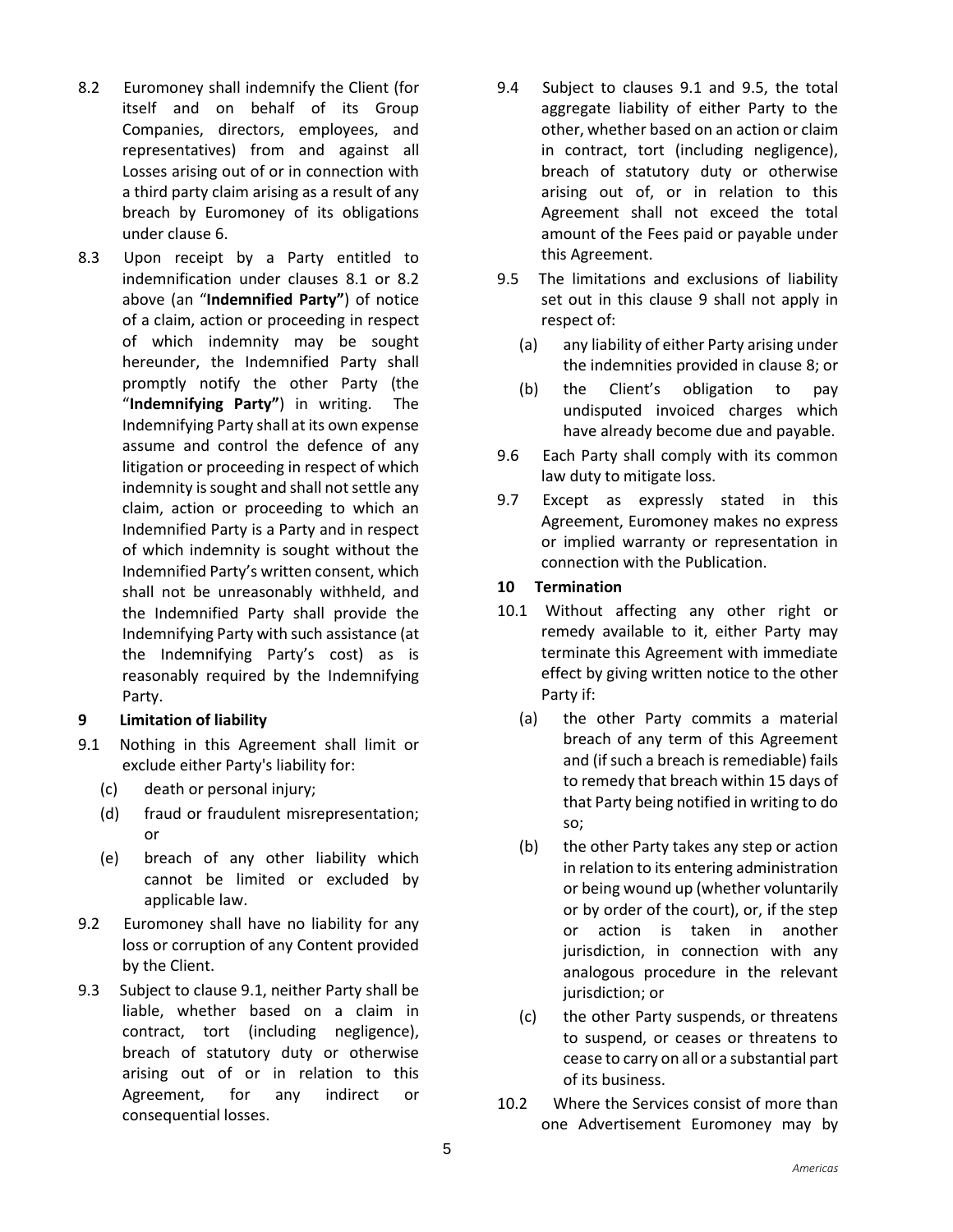notice in writing to the Client terminate the inclusion of any Advertisement in the relevant Publication as a result of a breach by the Client of any term of this Agreement affecting only that element. Euromoney may agree to continue to provide the Services in respect of the remaining elements of the Publication and payment shall remain due for Fees relating to that element.

10.3 Without affecting any other right or remedy available to it, Euromoney may suspend the Services if the Client fails to pay any amount due under this Agreement on the due date for payment, the Client becomes subject to any of the events listed in clauses [\(b\)](#page-4-3) or [\(c\)](#page-4-4) or Euromoney reasonably believes that the Client is about to become subject to any of them.

#### **11 Consequences of termination**

- 11.1 The Agreement may be terminated in whole or in part in accordance with its terms. If this Agreement is in respect of multiple Publications, the parties acknowledge that in accordance with its terms, termination may take place in respect of one or more single Publications, but that otherwise, unless terminated as a whole, this Agreement shall continue in full force and effect, except in relation to any terminated Publications.
- 11.2 On termination of this Agreement for any reason, the Client shall immediately pay to Euromoney all outstanding unpaid invoices issued by Euromoney and, in respect of Services supplied but for which no invoice has been submitted, Euromoney shall submit an invoice, which shall be payable by the Client immediately on receipt.
- 11.3 If, pursuant to clause 10, Euromoney terminates this Agreement or suspends provision of any of the Services, Euromoney may reclaim from the Client any reasonable Fees consequentially incurred by Euromoney in revising and reprinting any Advertisements; provided that Euromoney shall not be under any obligation to make any such changes to materials which have already been

produced in connection with any such Publication.

11.4 Termination of this Agreement shall not affect any rights, remedies, obligations or liabilities of the parties that have accrued up to the date of termination, including the right to claim damages in respect of any breach of this Agreement which existed at or before the date of termination.

### **12 Anti-Bribery**

- 12.1 Each Party undertakes that it shall;
	- (a) comply with the applicable Anti-Bribery Legislation;
	- (b) have in place its own policies and procedures to ensure compliance with the Anti-Bribery Legislation and will enforce them where appropriate.
- 12.2 Each Party undertakes that it shall not, directly or indirectly pay, offer, give or promise to pay or authorise the payment of any monies or other items of value to:
	- (a) an official or employee of a government department, agency or instrumentality, state-owned or controlled enterprise or public international organisation;
	- (b) any other person at the suggestion, request or direction or for the benefit of any of the above-described persons
	- (c) if any such payment, offer, act or authorisation is for purposes of influencing official actions or decisions or securing any improper advantage in order to obtain or retain business, or engaging in acts or transactions otherwise in violation of the Anti-Bribery Legislation.
- 12.3 The Client undertakes that neither the Client nor any of its directors, officers, employees or Affiliates nor, so far as the Client is aware, any agents or other persons acting on behalf of any of the foregoing, directly or indirectly, has:
	- (a) violated or is in violation of any applicable anti-corruption law;
	- (b) made, offered to make, promised to make or authorized the payment or giving of, directly or indirectly, any bribe, rebate, payoff, influence payment, kickback or other payment or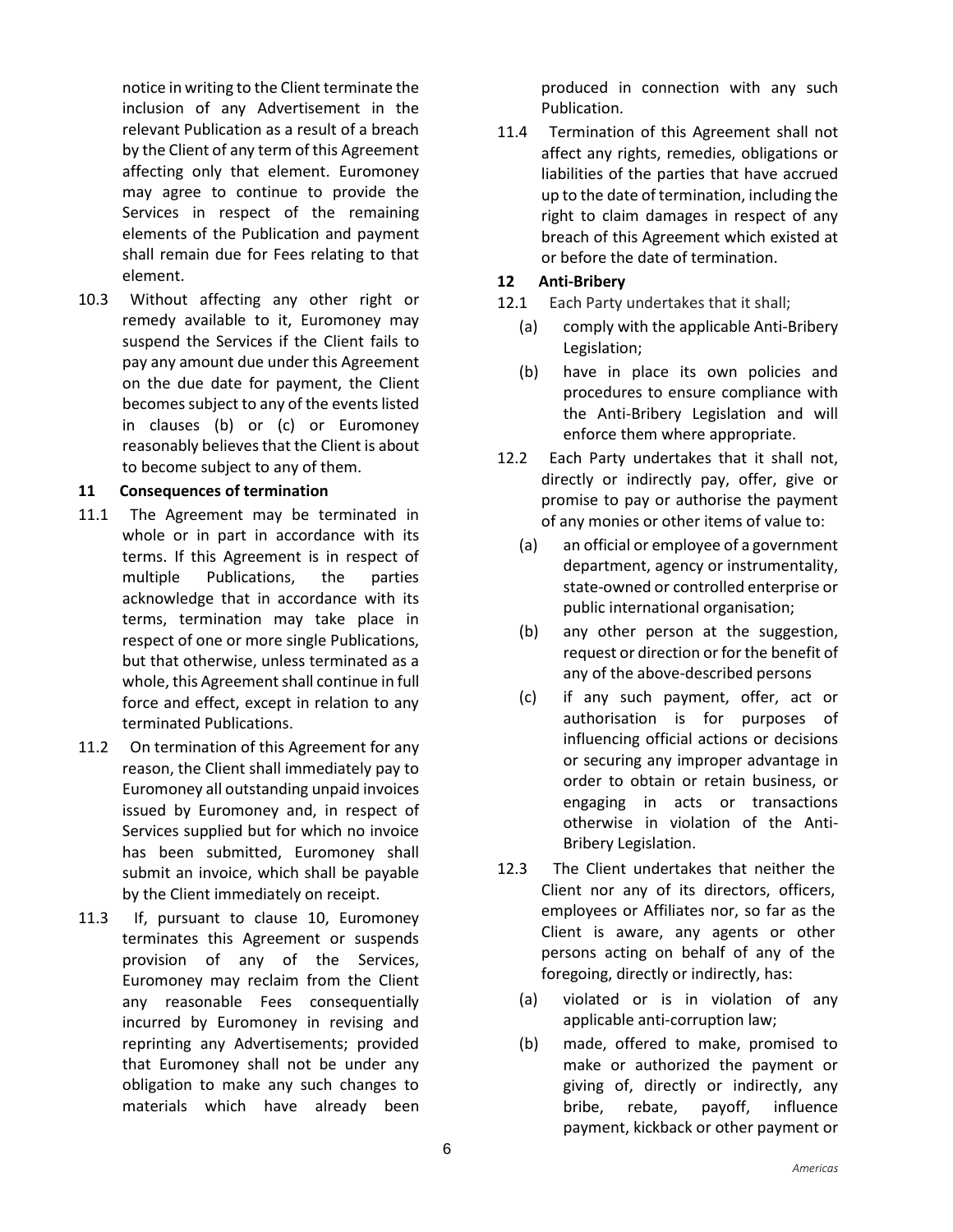gift of money or anything of value (including meals or entertainment) to any officer, employee or ceremonial office holder of any government or instrumentality thereof, any political party or supra-national organization (such as the United Nations), any political candidate, any royal family member or any other person who is connected or associated personally with any of the foregoing that is prohibited under any applicable law or regulation or otherwise for the purpose of influencing any act or decision of such payee in their official capacity, inducing such payee to do or omit to do any act in violation of their lawful duty, securing any improper advantage or inducing such payee to use their influence with a government or instrumentality thereof to affect or influence any act or decision of such government or instrumentality ("Prohibited Payments"); or

(c) been subject to any investigation by any governmental entity with regard to any actual or alleged Prohibited Payment.

#### **13 Modern Slavery**

- 13.1 Each party shall at all times take reasonable steps to ensure there is no Modern Slavery within its business and shall make all reasonable endeavours to ensure compliance with the same by its suppliers.
- 13.2 Each Party shall have the right to terminate this Agreement with immediate effect should it have reason to believe that the other Party is in breach of its obligations under clause 13.1.

## **14 Trade Sanctions**

- 14.1 Neither the Client, nor any of its directors, officers, employees or Affiliates nor, so far as the Client is aware, any agents or other persons acting on behalf of any of the foregoing:
	- (a) is listed on the "Specially Designated Nationals and Blocked Persons" list maintained by the Office of Foreign Assets Control of the United States Department of the Treasury (OFAC) or

any similar list maintained by the United Nations, the European Union, the United Kingdom or any other relevant governmental entity;

- (b) directly or indirectly, has conducted, conducts or is otherwise involved with any business with or involving any government (or any sub-division thereof), or any person, entity or project, targeted by, or located in any country that is the subject of, any of the sanctions administered by OFAC or any equivalent sanctions or measures imposed by the United Nations, the European Union, the United Kingdom or any other relevant governmental entity (collectively "Sanctions");
- (c) directly or indirectly supports or facilitates, or plans to support or facilitate or otherwise become involved with, any such person, government, entity or project; or
- (d) is or ever has been in violation of or subject to an investigation relating to Sanctions.
- 14.1 Euromoney reserves the right to refuse the Services of the Client and terminate this Agreement with immediate effect without any liability by giving written notice to the Client if, in its sole discretion, it determines that:
	- (a) Euromoney, its affiliates, or the Client fail to comply with applicable law, including in circumstances where the transactions or payments contemplated under this Agreement are in breach of, or otherwise targeted by Sanctions or other laws; or
	- (b) Euromoney would breach any term, warranty or condition or other provision of any contract or undertaking to which Euromoney and/or any of its affiliates is or becomes a party;

Without prejudice to any other rights or remedies available to Euromoney.

14.2 Euromoney reserves the right to recover from the Client any loss or damage incurred or suffered by us as a result of